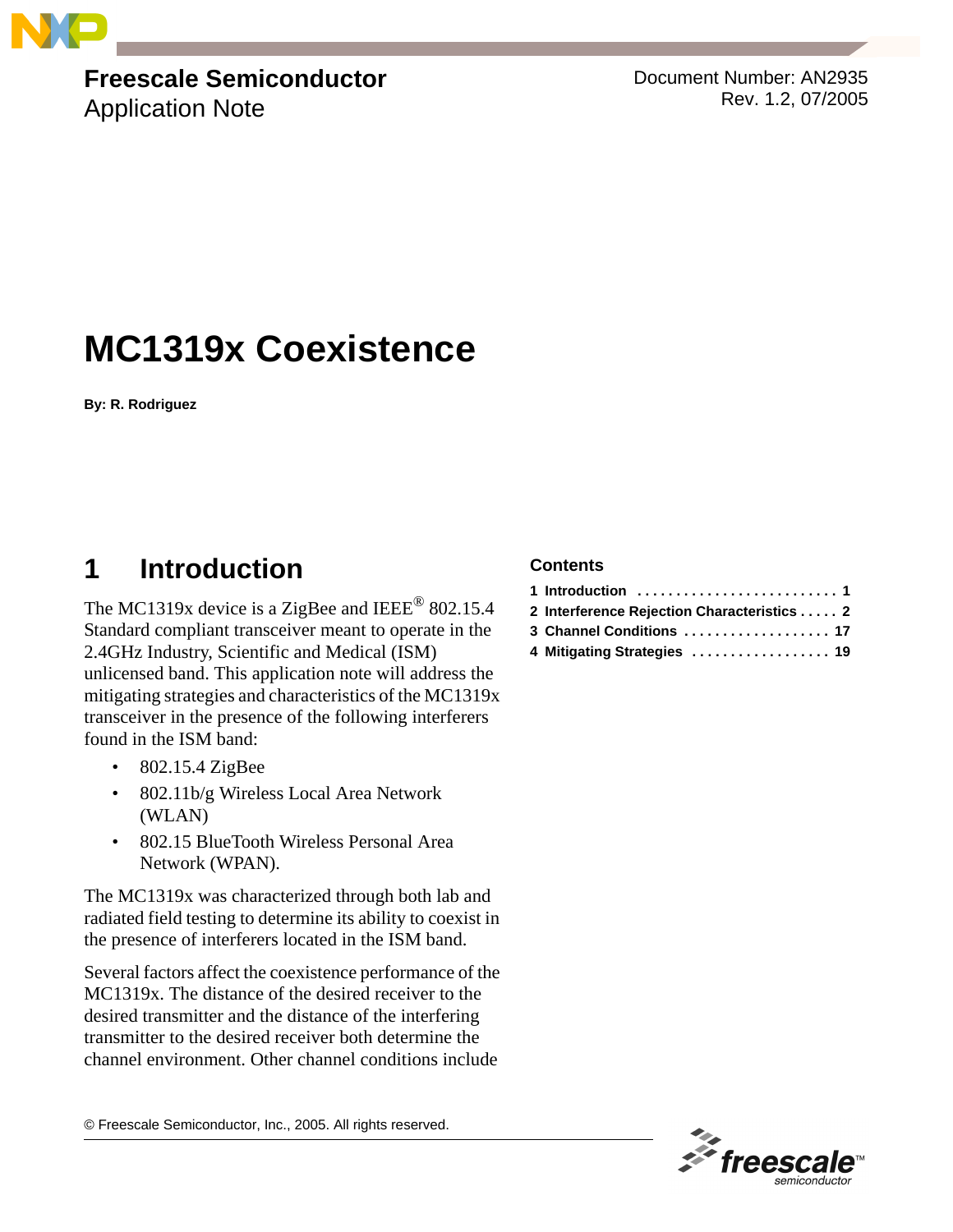

path loss, multi-path, fading, and polarization loss. The transmission characteristics of the devices such as carrier frequencies, channel bandwidth, transmitter duty cycle, and transmitter output power also contribute to the overall coexistence performance.

The transmitter output power of the MC1319x for all measurements and recommendations contained are based upon 0dBm (nominal). In actuality, the transceiver output power is programmable up to 4dBm. The detailed performance of the transceiver is found in the MC1319x data sheets and reference manuals.

Throughout this application note, the degree to which interferers will impact the receiver is quantified by interference rejection measurements. The test procedure for these measurements is outlined and explained in the following section. The interference rejection measurements quantify the receiver immunity to interference. The greater the interference rejection, the better the performance of the receiver in the presence of interferers. In general, a greater frequency offset from the desired carrier results in better interference rejection.

## <span id="page-1-0"></span>**2 Interference Rejection Characteristics**

### <span id="page-1-1"></span>**2.1 Test Methodology**

The transmitter of the desired carrier and the transmitter of the interferer were calibrated to a known power level at the receiver. The desired carrier was permanently set to -82dBm at the input of the receiver; the interferer was decreased from a power level of -10dBm until the packet error rate was <.5% for 1000 transmitted packets. The desired carrier frequencies were chosen to cover the ISM band:

- 2405MHz
- 2430MHz
- 2455MHz
- 2480MHz

The interference carrier was chosen to sweep across the ISM band, avoiding the desired and adjacent channel of the receiver.

An example of the interference rejection measurement is shown in Table 1. The desired carrier frequency was set at 2430MHz. The interferer frequency, in this case a ZigBee interferer, was set at 2410MHz. As the power level of the interferer was reduced, the packet error rate improved until it met the threshold criteria of <.5% for 1000 packets. Since the power level of the interferer was -32dBm at the threshold point, the interference rejection is calculated to be 50dB.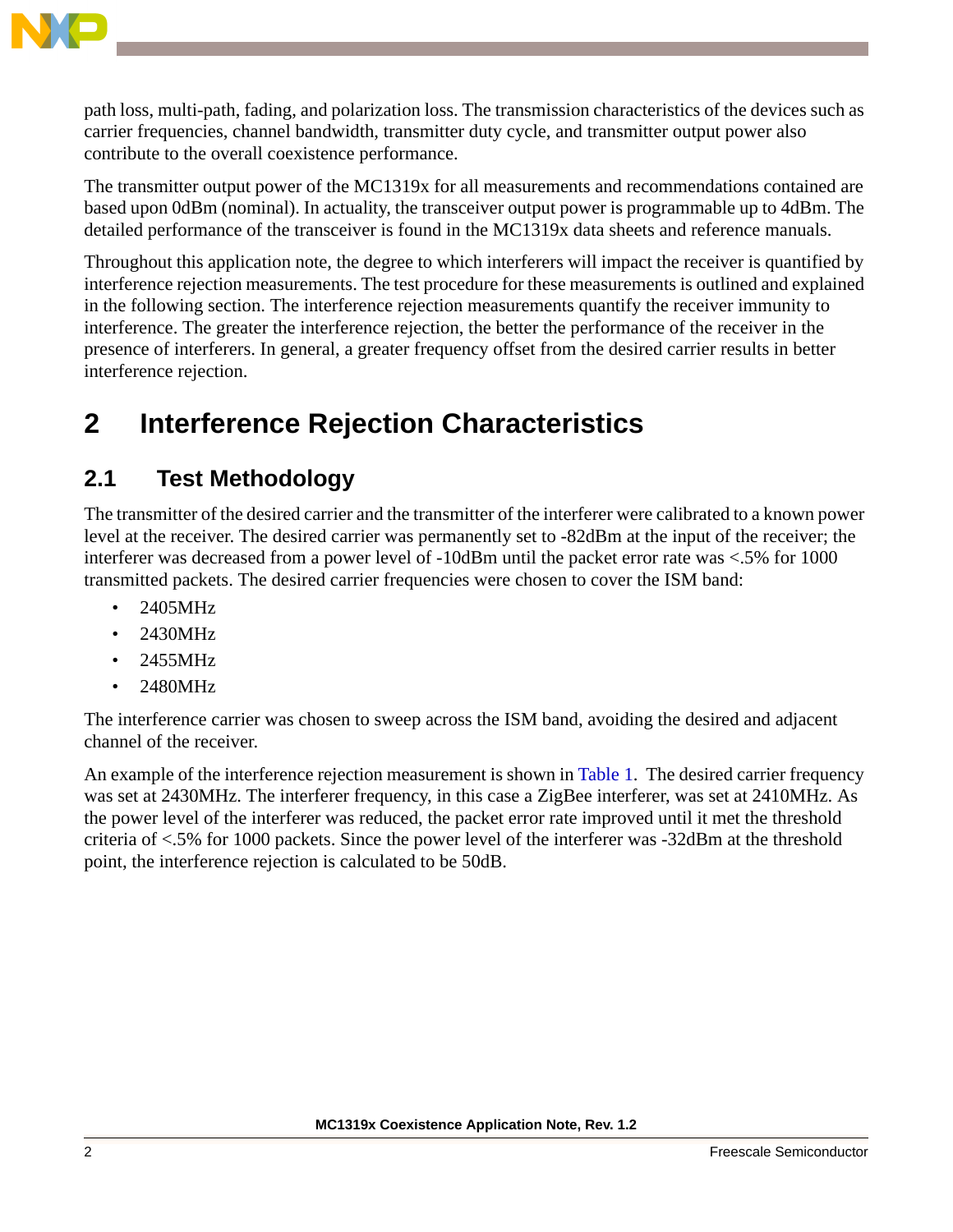

 $\overline{\phantom{a}}$ 

| <b>Desired Frequency</b><br>2430MHz | <b>Interferer Frequency</b><br>2410MHz | Packet Error Rate (%) |
|-------------------------------------|----------------------------------------|-----------------------|
| Power Level (dBm)                   |                                        |                       |
| $-82$                               | $-10$                                  | 100                   |
| $-82$                               | $-11$                                  | 100                   |
| $-82$                               | $-12$                                  | 100                   |
| $-82$                               | $-13$                                  | 100                   |
| $-82$                               | $-14$                                  | 100                   |
| $-82$                               | $-15$                                  | 100                   |
| $-82$                               | $-16$                                  | 100                   |
| $-82$                               | $-17$                                  | 100                   |
| $-82$                               | $-18$                                  | 100                   |
| $-82$                               | $-19$                                  | 100                   |
| $-82$                               | $-20$                                  | 100                   |
| $-82$                               | $-21$                                  | 100                   |
| $-82$                               | $-22$                                  | 100                   |
| $-82$                               | $-23$                                  | 100                   |
| $-82$                               | $-24$                                  | 100                   |
| $-82$                               | $-25$                                  | 100                   |
| $-82$                               | $-26$                                  | 100                   |
| $-82$                               | $-27$                                  | 98.0                  |
| $-82$                               | $-28$                                  | 87.7                  |
| $-82$                               | $-29$                                  | 49.6                  |
| $-82$                               | $-30$                                  | $7.5\,$               |
| $-82$                               | $-31$                                  | 1.3                   |
| $-82$                               | $-32$                                  | $\cdot$               |

#### **Table 1. Interference Rejection Example Measurement**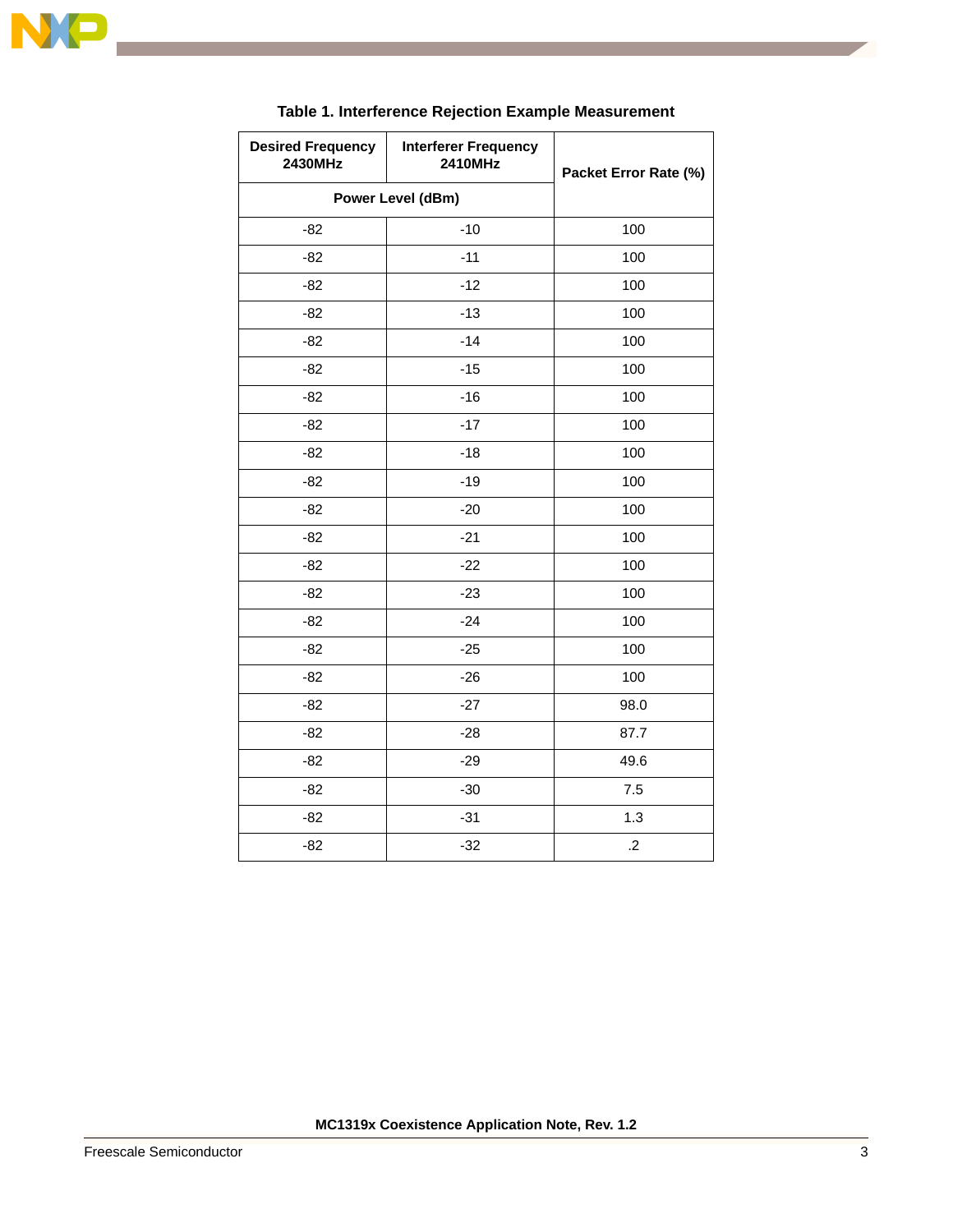

The 50dB interference rejection may be translated to a physical reality by applying the following path loss formula:

 $L = 20Log(f) + 20Log(d) + 32.44$ 

Where:

- L is the path loss in dB
- f is the frequency in MHz
- d is the distance in km

The link budget is calculated as follows:

 $L = Pt + Gt - Pr + Gr - M$ 

Where:

- L is the path loss in dB
- Pt is the transmit power in dBm
- Gt is the transmit antenna gain in dBi
- Pr is the receiver sensitivity in dBm
- Gr is the receive antenna gain in dBi
- M is the link margin in dB

For simplicity, assume that both the desired and interfering transmitters have  $Pt = 0dBm$  and  $Gt = 0dBi$ .

If the transmitter is placed at 400 feet from the receiver, the receiver will have -82dBm from the transmitter. The 50dB interference rejection translates to -32dBm power from the interferer, which results in a distance of 1.5 feet from the receiver as shown in [Figure 1](#page-3-0).





<span id="page-3-0"></span>If the intended transmitter is placed closer to the receiver, the receiver will tolerate the interfering transmitter to be moved closer as well. For example, if the intended transmitter is at 40 feet instead of 400 feet, then the interferer may be as close as 1.5 inches to the receiver as shown in [Figure 2.](#page-3-1)

<span id="page-3-1"></span>

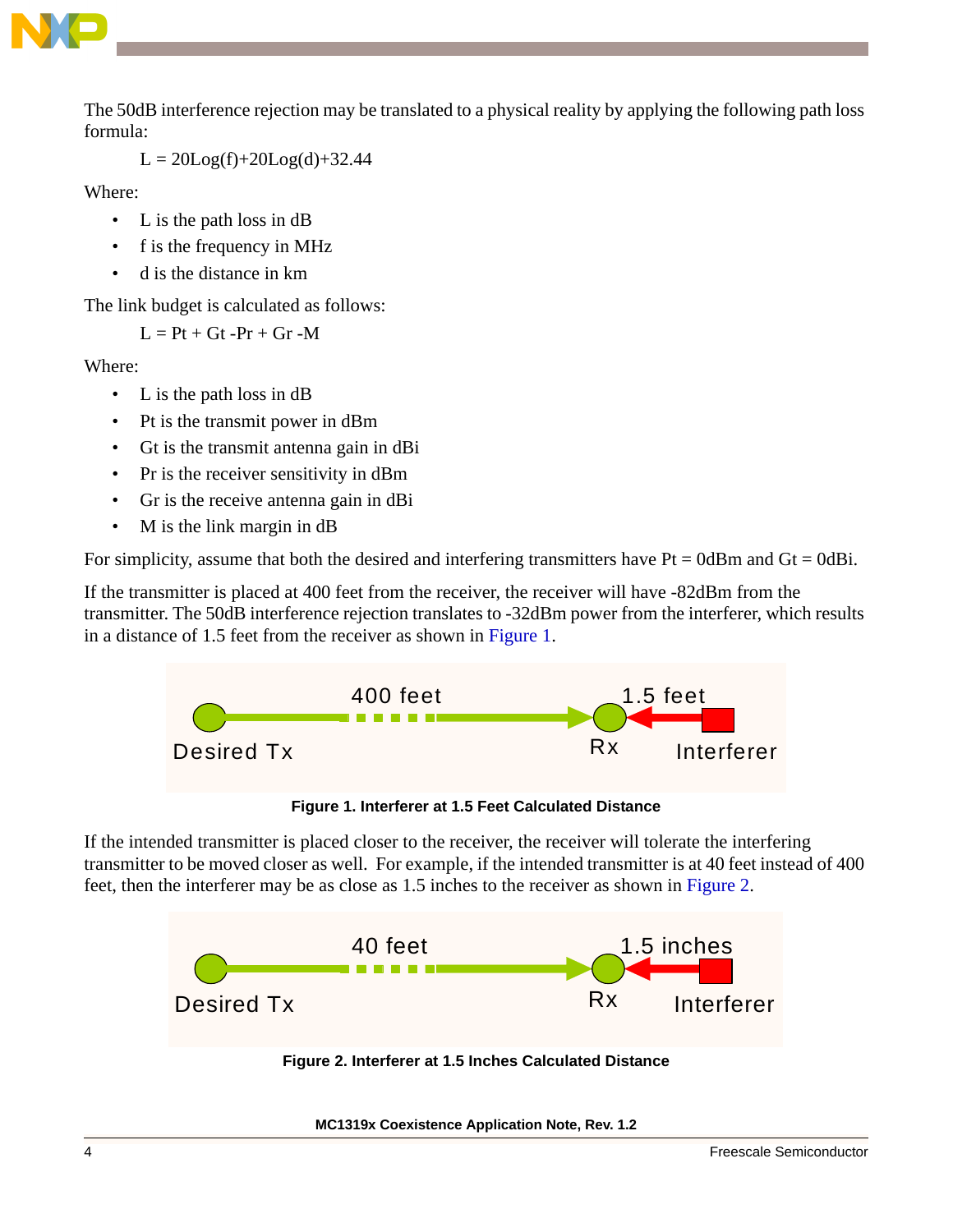

There are countless example distances. The results for this 50dB interference rejection are shown in [Figure 3](#page-4-1).



**Figure 3. Interferer Distances for 50dB Interference Rejection**

### <span id="page-4-1"></span>**2.2 ZigBee Interferers**

The MC1319x 802.15.4 compliant transceiver supports 250kbps O-QPSK data in 5MHz channels. The transceiver operates in 16 channels over the entire ISM band. The modulated spectrum is shown in [Figure 4](#page-4-0).



**Figure 4. Modulated ZigBee Spectrum**

<span id="page-4-0"></span>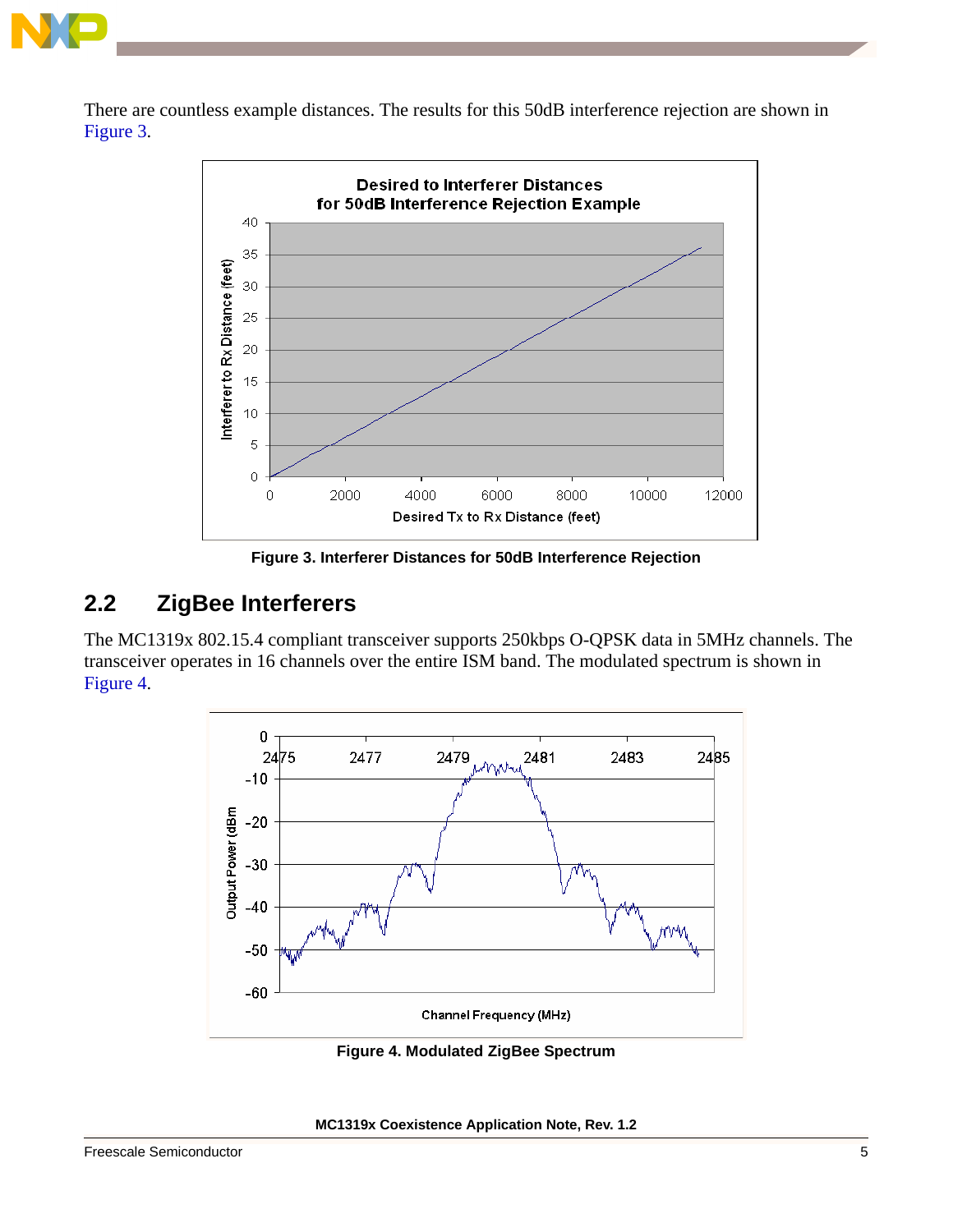

The interference rejection of the MC1319x receiver was characterized using a ZigBee interferer. The interference rejection measurements were performed conductively in order that other channel conditions such as multi-path, fading, and polarization loss could be effectively eliminated. These channel conditions will be addressed later in this application note. The transmitter duty cycle for the interferer was set to 100%, which is an extremely conservative assumption. Most ZigBee applications are meant to operate at extremely low duty cycles. The interference rejection measurements were performed as explained in the previous section.

#### **NOTE**

All interference measurements presented in this section assumed the receiver was set to receive a calibrated signal of -82dBm, as was defined in the 802.15.4 standard for adjacent and alternate channel rejection testing. This was done in order to remain consistent in all measurement results presented. All measurements were done on matching circuitry shown in [Figure 5](#page-5-0).





<span id="page-5-0"></span>[Figure 6](#page-6-0), [Figure 7,](#page-6-1) [Figure 8,](#page-7-1) and [Figure 9](#page-7-0) capture the results of the interference rejection measurements with a ZigBee interferer swept across the 16 ZigBee channels (2405MHz to 2480MHz in 5MHz increments).

The interferer was swept to avoid the desired and adjacent channels of the receiver. As expected, a larger frequency offset from the desired frequency to the interferer frequency resulted in more interference.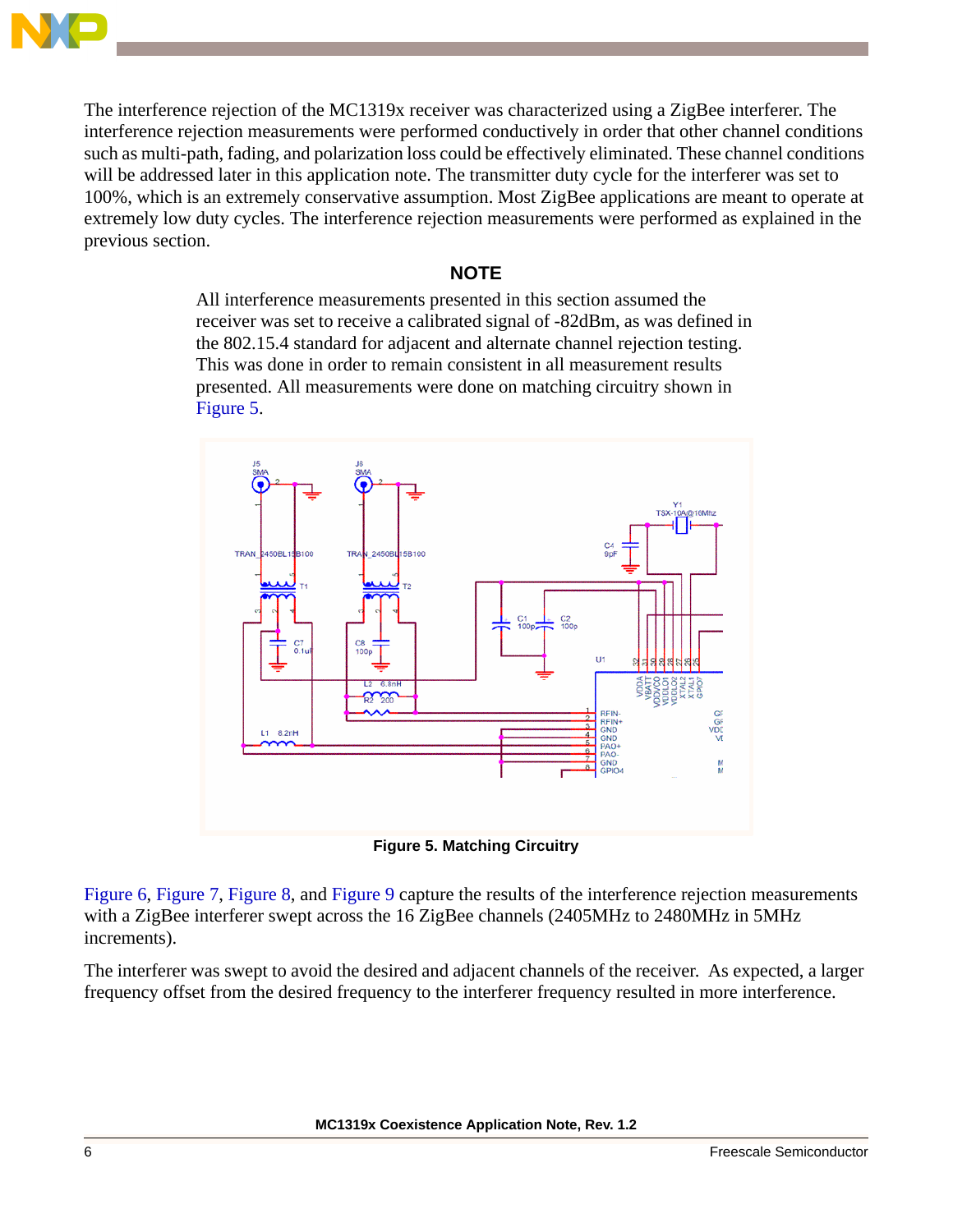



**Figure 6. Desired ZigBee Carrier = 2405MHz (Zigbee Channel Interferer)**

<span id="page-6-0"></span>

<span id="page-6-1"></span>**Figure 7. Desired ZigBee Carrier = 2430MHz (Zigbee Channel Interferer)**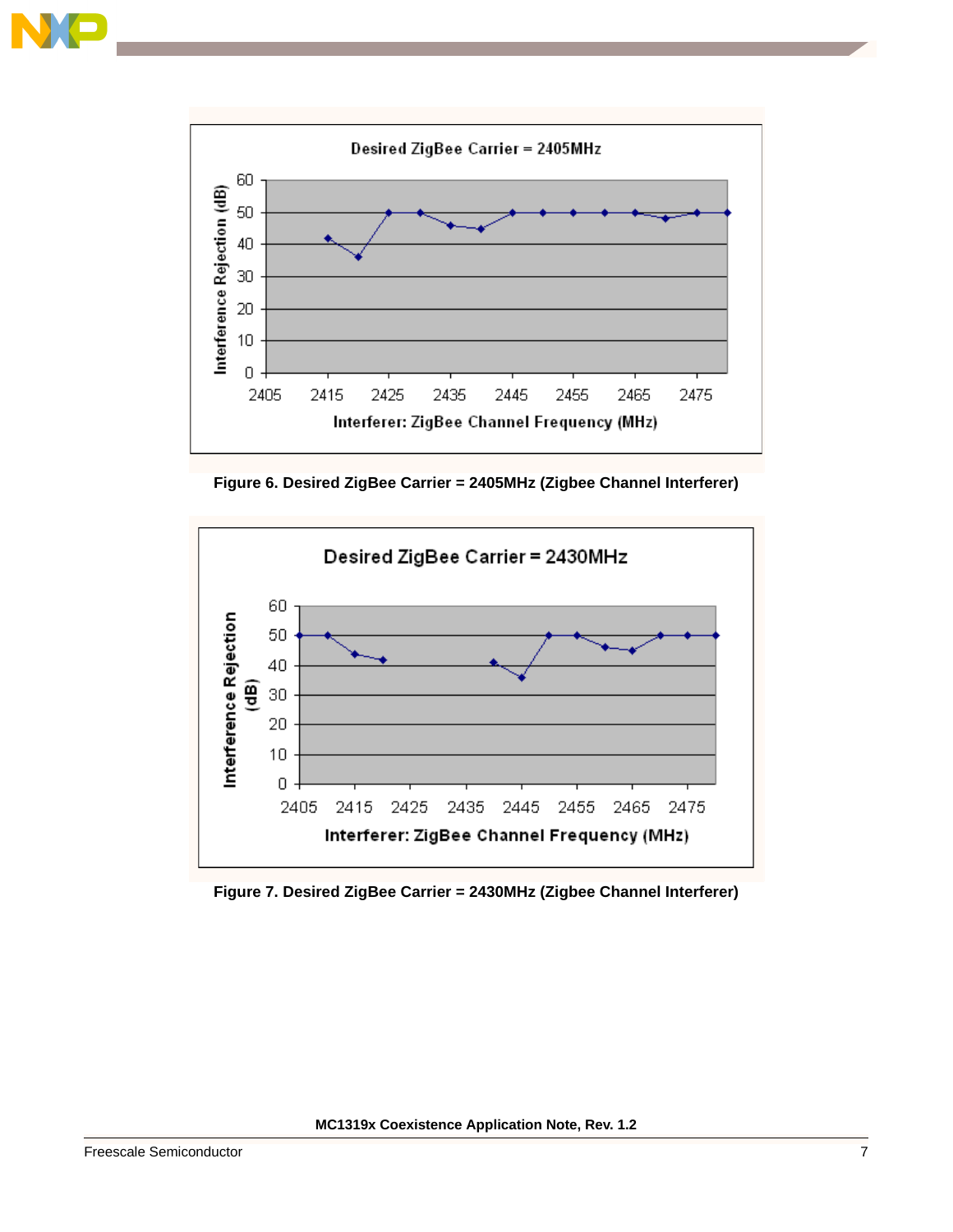



**Figure 8. Desired ZigBee Carrier = 2455MHz (Zigbee Channel Interferer)**

<span id="page-7-1"></span>

<span id="page-7-0"></span>**Figure 9. Desired ZigBee Carrier = 2405MHz (Zigbee Channel Interferer)**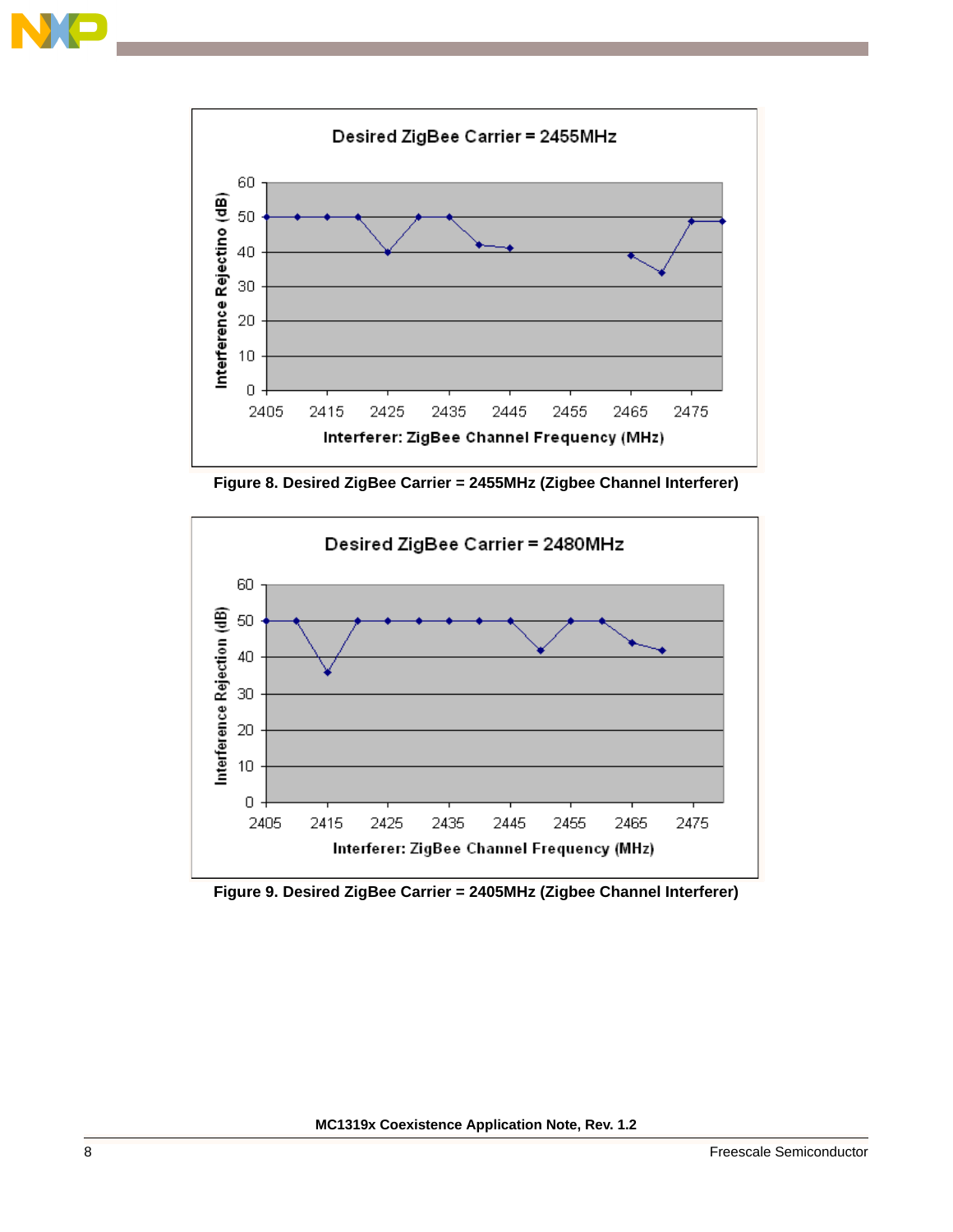

### **2.3 WLAN Interferers**

The same test procedure that was used with ZigBee interferers was repeated for WLAN interferers. The WLAN signal has a 15MHz bandwidth with a throughput of up to 11Mbps. The WLAN transmitters tend to have larger and randomly varying duty cycles. The transmitter is on only when a file is transferred, and then it is on almost continuously in order to receive an acknowledgment from a client on the network. The WLAN receiver, on the other hand, transmits extremely short acknowledgment packets and has a considerably smaller duty cycle. For simplicity, the WLAN transmitter used for the measurements in this section was assumed to be periodic in nature.

[Figure 10](#page-8-0), [Figure 11](#page-9-0), [Figure 12,](#page-9-1) and [Figure 13](#page-10-0) show the results of the interference rejection measurements swept over the following Zigbee carrier frequencies:

- 2405MHz
- 2430MHz
- 2455MHz
- 2480MHz

The WLAN interferer was swept across the 15 WLAN channels, while avoiding the desired ZigBee channel by +/-12MHz of the nearest WLAN channel. The 15 WLAN channels are 2412MHz to 2482MHz in 5MHz intervals.

The data shown in [Figure 10,](#page-8-0) [Figure 11,](#page-9-0) [Figure 12,](#page-9-1) and in [Figure 13](#page-10-0) is for the matching network as shown in [Figure 5.](#page-5-0) If better coexistence performance in the presence of WLAN interferers is desired, it is possible to remove the 200ohm resistor (R2 as shown in [Figure 5](#page-5-0)) from the input to the receiver.



<span id="page-8-0"></span>**Figure 10. Desired ZigBee Carrier = 2405MHz (WLAN Interferer)**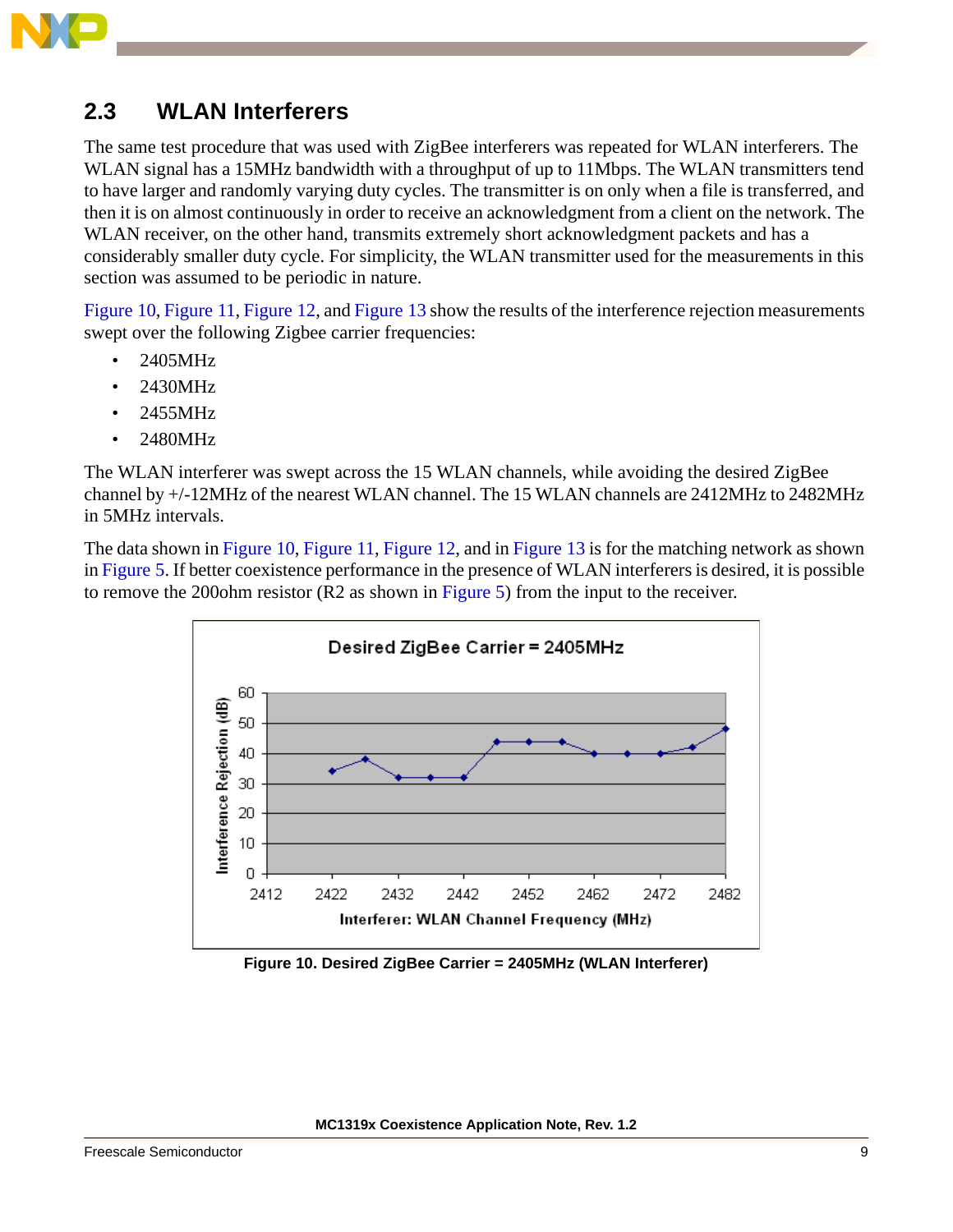



**Figure 11. Desired ZigBee Carrier = 2430MHz (WLAN Interferer)**

<span id="page-9-0"></span>

<span id="page-9-1"></span>**Figure 12. Desired ZigBee Carrier = 2455MHz (WLAN Interferer)**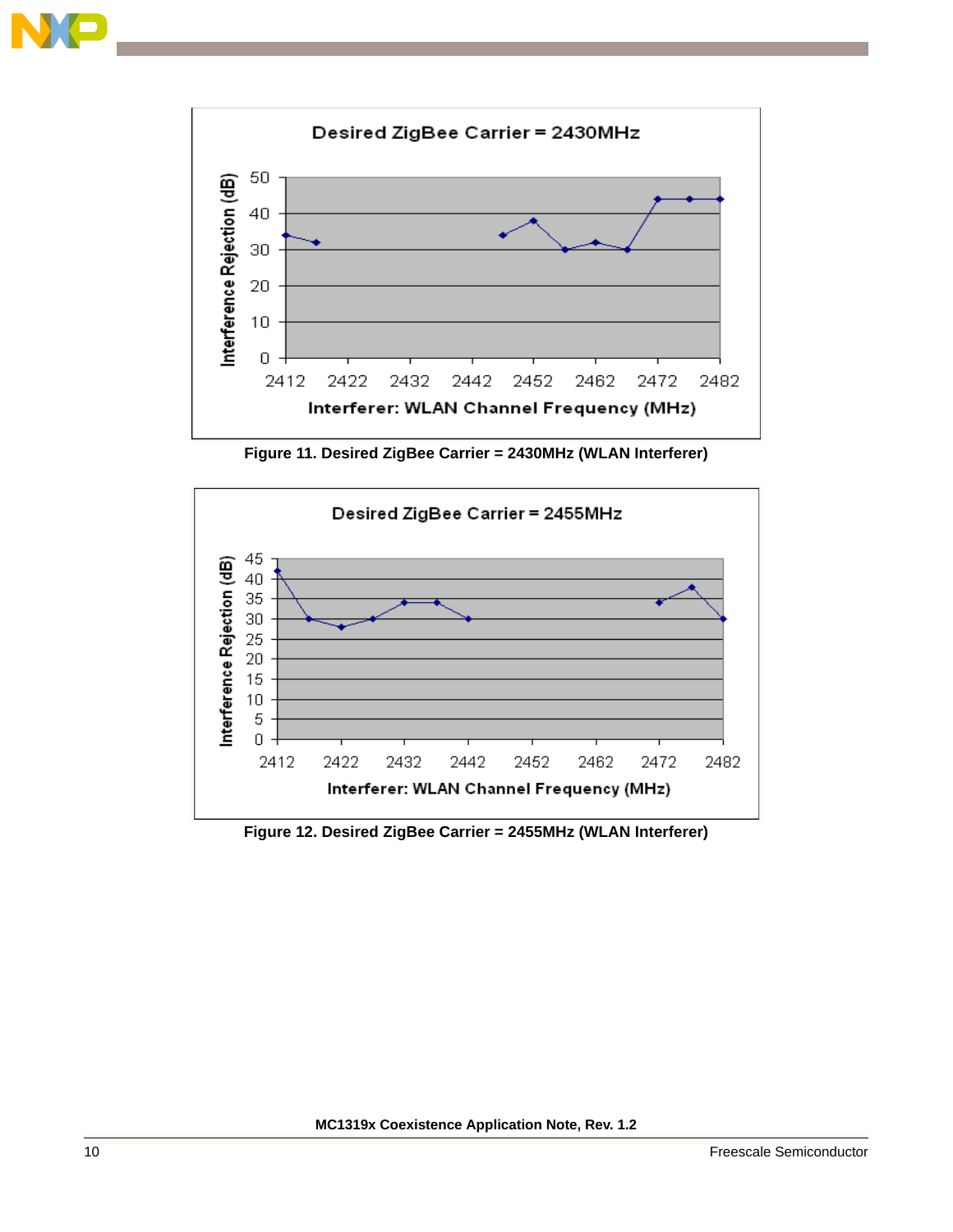



**Figure 13. Desired ZigBee Carrier = 2480MHz (WLAN Interferer)**

<span id="page-10-0"></span>If the duty cycle of the WLAN signal is reduced, the interference rejection will improve by an average of 3dB. The results are as shown in [Figure 14](#page-10-1). The time plots for the 90% and 10% duty cycles are shown in [Figure 15](#page-11-0) and [Figure 16.](#page-11-1)



<span id="page-10-1"></span>**Figure 14. Interference Rejection with 90% Duty Cycle versus 10% Duty Cycle**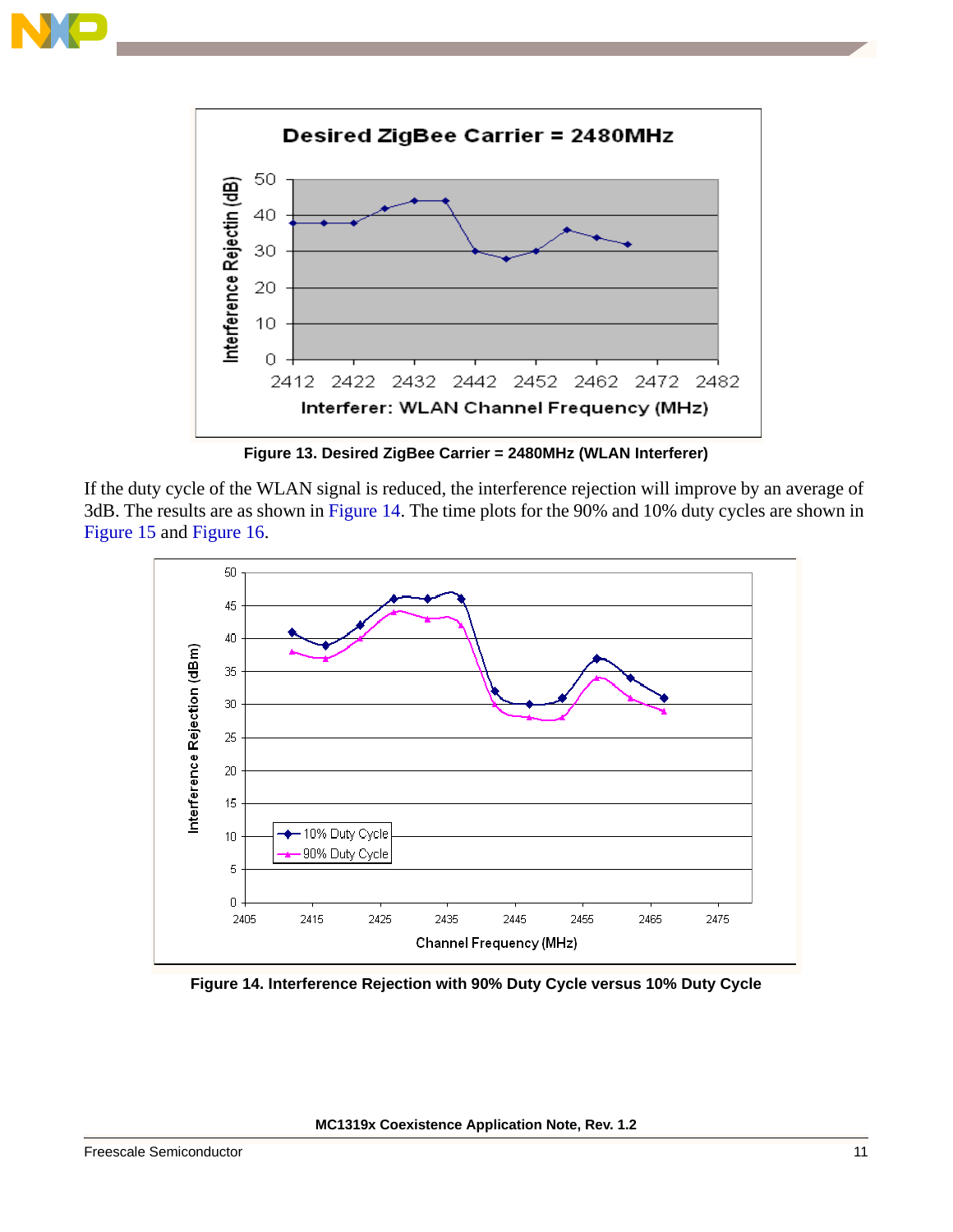



**Figure 15. Timing of WLAN Signal at 10% Duty Cycle**

<span id="page-11-0"></span>

**Figure 16. Timing of WLAN Signal at 90% Duty Cycle**

<span id="page-11-1"></span>WLAN has the ability to reject out of band signals by up to 35dB, and it has been determined that ZigBee will not interfere with WLAN channels. Refer to*"IEEE 802.15.4 Low Rate - Wireless Personal Area Network Coexistence Issues"* . [[1\]](#page-17-1)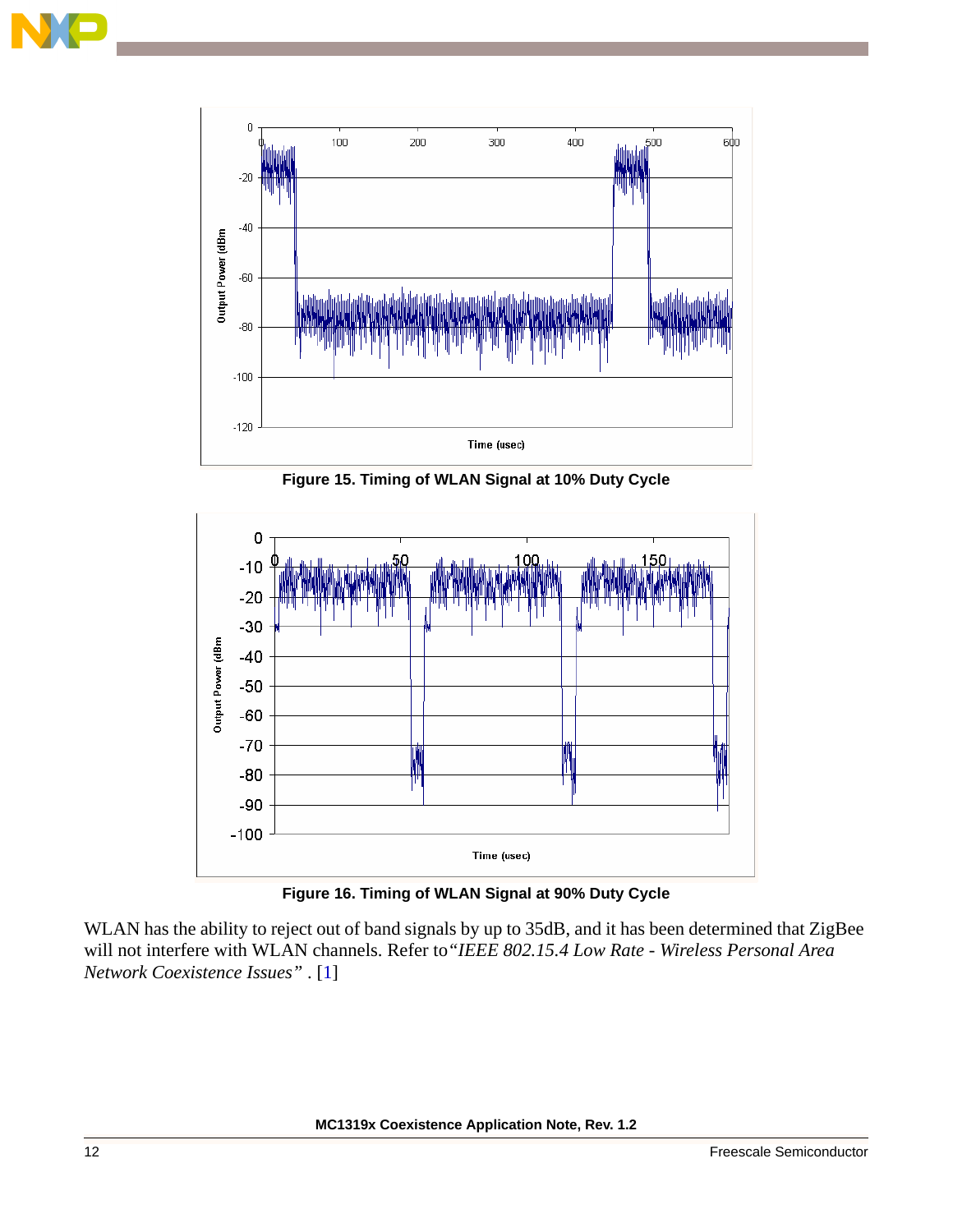

### **2.4 BlueTooth Interferer**

The BlueTooth protocol uses a narrow 1MHz band and fast frequency hopping, which allows BlueTooth transceivers to have robust performance in the presence of other ISM band signals. Conversely, fast frequency hopping also allows for better rejection of BlueTooth interferers by ZigBee transceivers. The MC1319x interference rejection measurement results with a BlueTooth interferer are shown in [Figure 17](#page-12-0), [Figure 18](#page-12-1), [Figure 19,](#page-13-0) and [Figure 20](#page-13-1). The BlueTooth interferer was swept to avoid the desired and adjacent channels of the ZigBee receiver. The BlueTooth interferer was modulated with a pseudo-random pattern (PRBS9) with data high rate 1 (DH1).



**Figure 17. Desired ZigBee Carrier = 2405MHz (BlueTooth Interferer)**

<span id="page-12-0"></span>

<span id="page-12-1"></span>**Figure 18. Desired ZigBee Carrier = 2430MHz (BlueTooth Interferer)**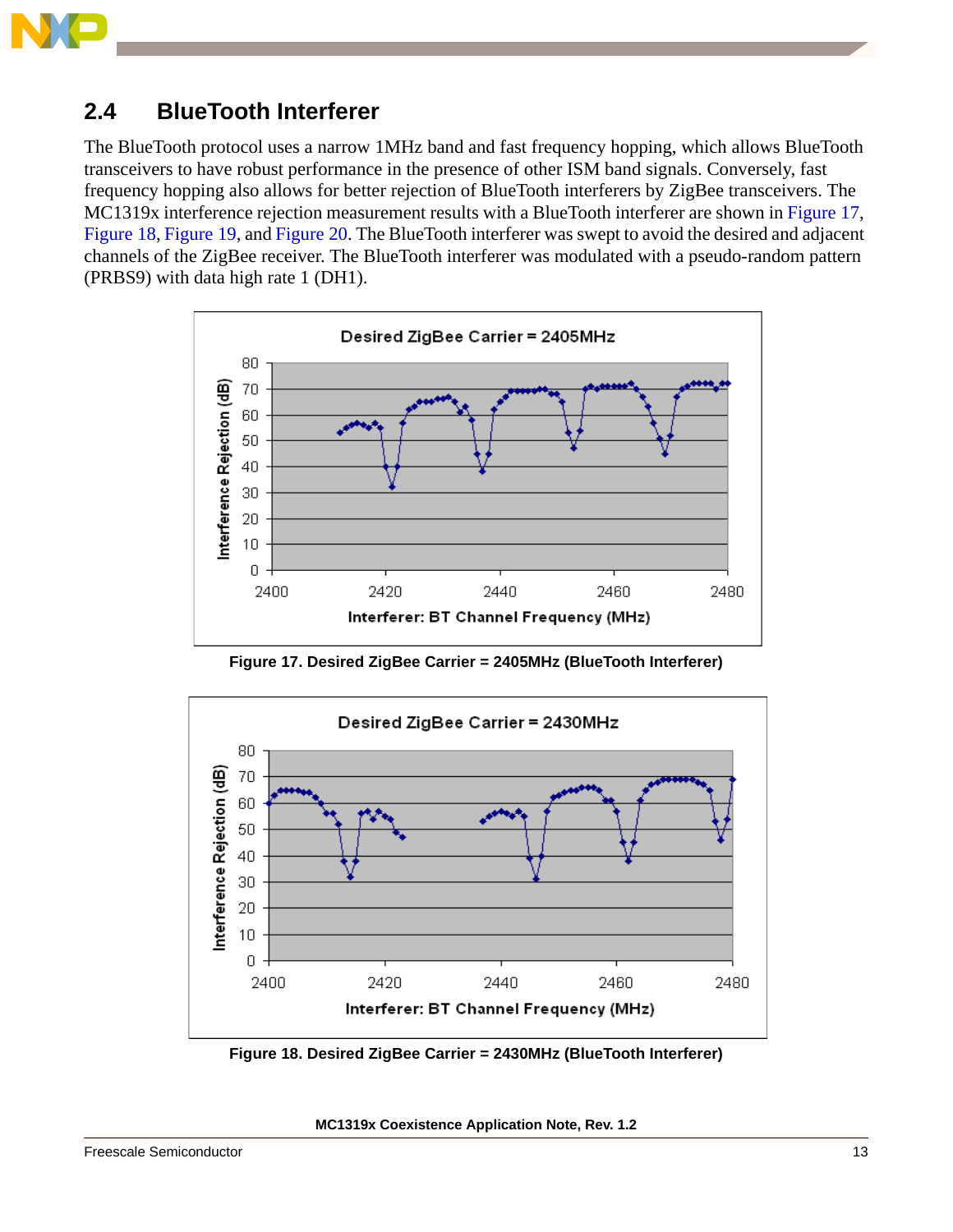



**Figure 19. Desired ZigBee Carrier = 2455MHz (BlueTooth Interferer)**

<span id="page-13-0"></span>

<span id="page-13-1"></span>**Figure 20. Desired ZigBee Carrier = 2480MHz (BlueTooth Interferer)**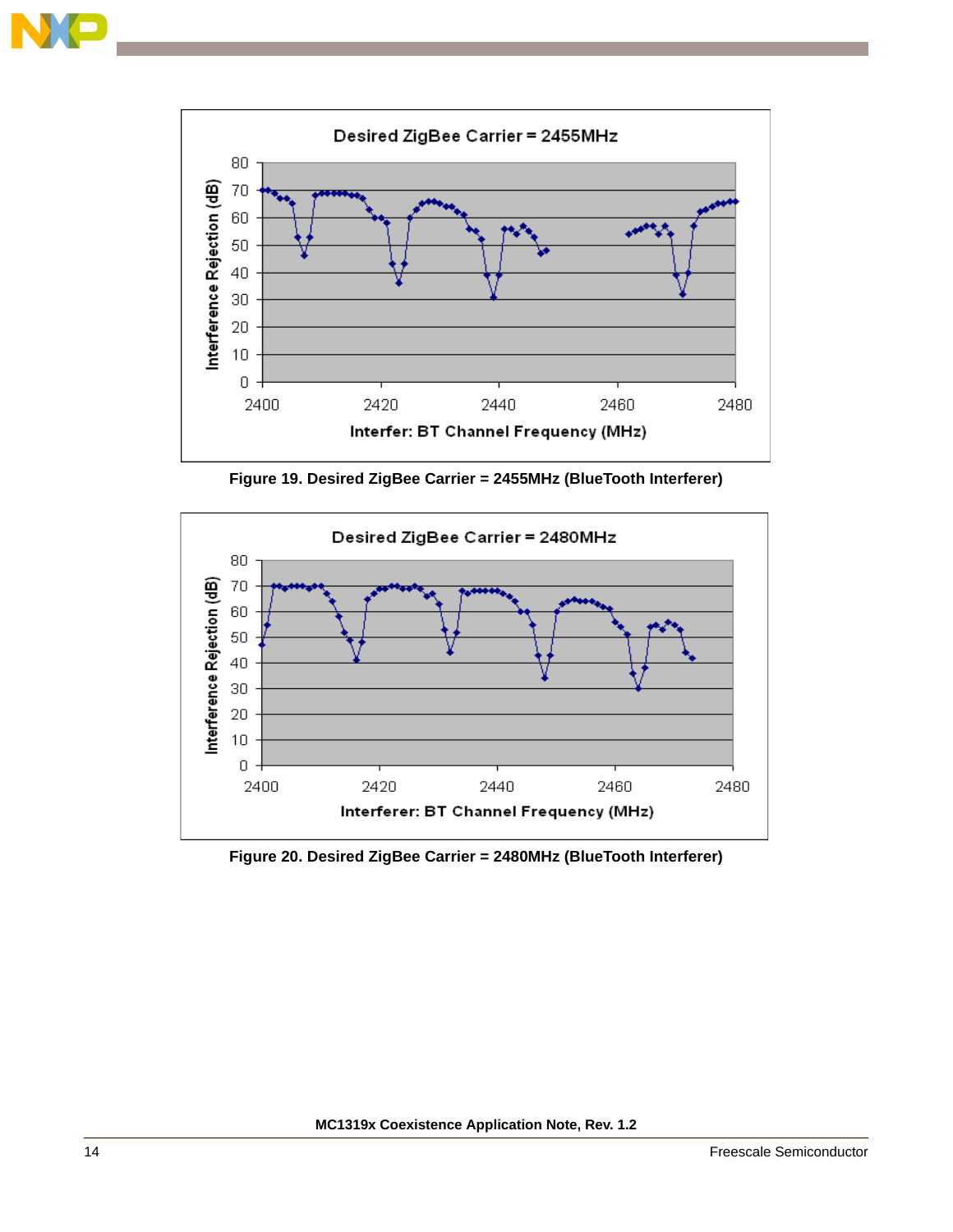

### **2.5 Summary of Interference Rejection Characteristics**

The frequency offset, channel bandwidth, duty cycle, and transmitter output power of the desired and interferer signals all impacted coexistence performance. To improve coexistence performance, a larger frequency offset between the interferer and the desired signal should be chosen. A larger frequency offset is required for an interferer with a wider bandwidth (WLAN) than an interferer with a narrower bandwidth (ZigBee and BlueTooth). If possible, the duty cycle and transmitter output power of the interferer could be reduced to further improve coexistence performance. For example, as shown in [Figure 12,](#page-9-1) there was a 3dB improvement when the duty cycle was reduced from 90% to 10%. In most applications, it is not possible to reduce or vary the output power of the interferer. Therefore, the intended receiver should be placed closer to the intended transmitter and further from the interfering transmitter.

The acceptable distances for the interferer and desired transmitter to the receiver can be translated from the interference rejection measurements. For example, the worst case interference measured for ZigBee and WLAN were 34dB and 28dB, respectively. These results are shown in [Figure 21](#page-14-0) and [Figure 22.](#page-14-1) These interference rejection values can be translated to distances as shown in [Section 2.1, "Test Methodology".](#page-1-1) The acceptable distances are plotted in [Figure 23](#page-15-0) and [Figure 24](#page-15-1). For these plots it was assumed the interferer output was 0dBm for ZigBee and +15dBm for WLAN.



**Figure 21. Worst Case Results (Zigbee Interferers)**

<span id="page-14-0"></span>

<span id="page-14-1"></span>**Figure 22. Worst Case Results (WLAN Interferers)**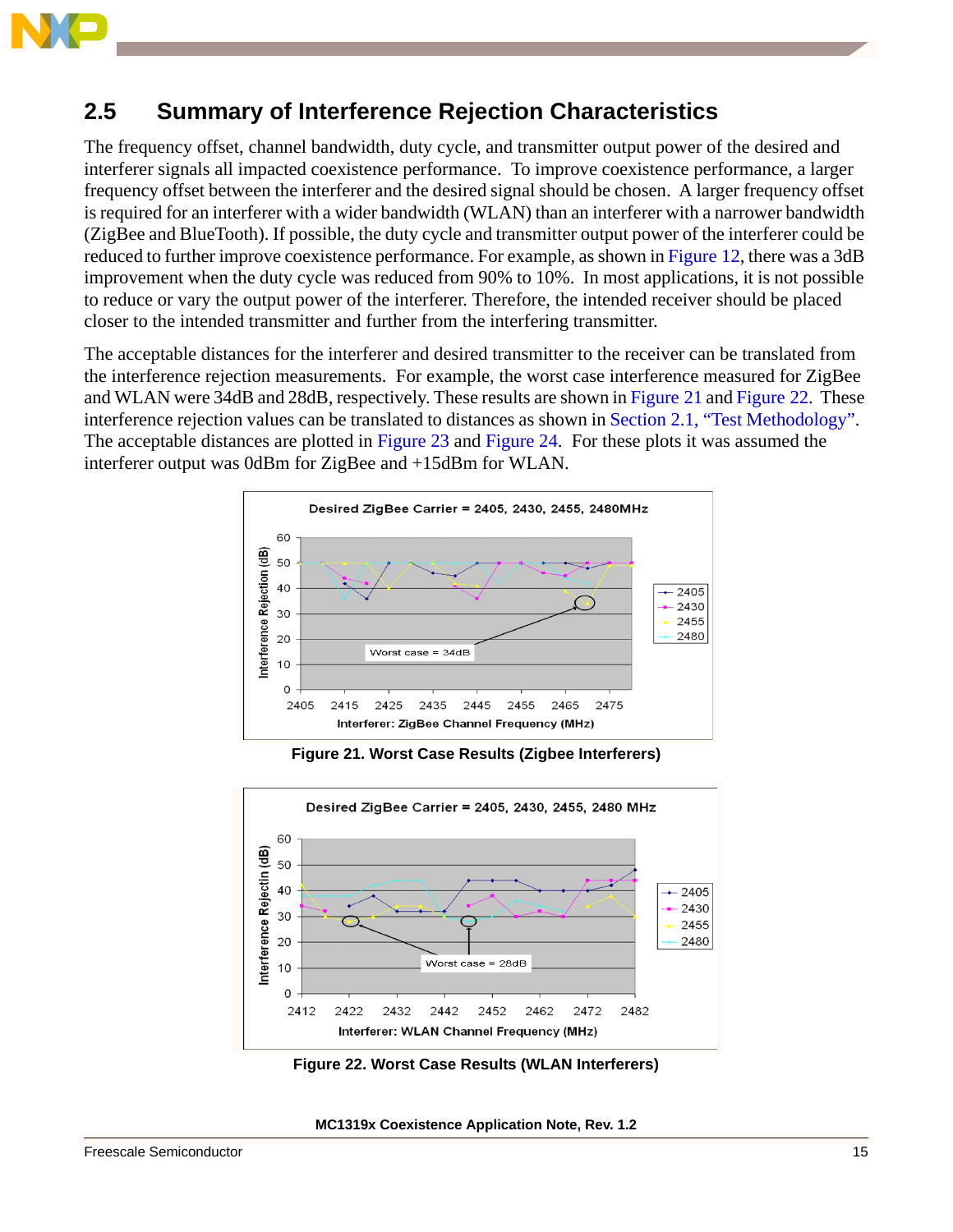



**Figure 23. ZigBee Interferer Distance**

<span id="page-15-0"></span>

<span id="page-15-1"></span>**Figure 24. WLAN Interferer Distance**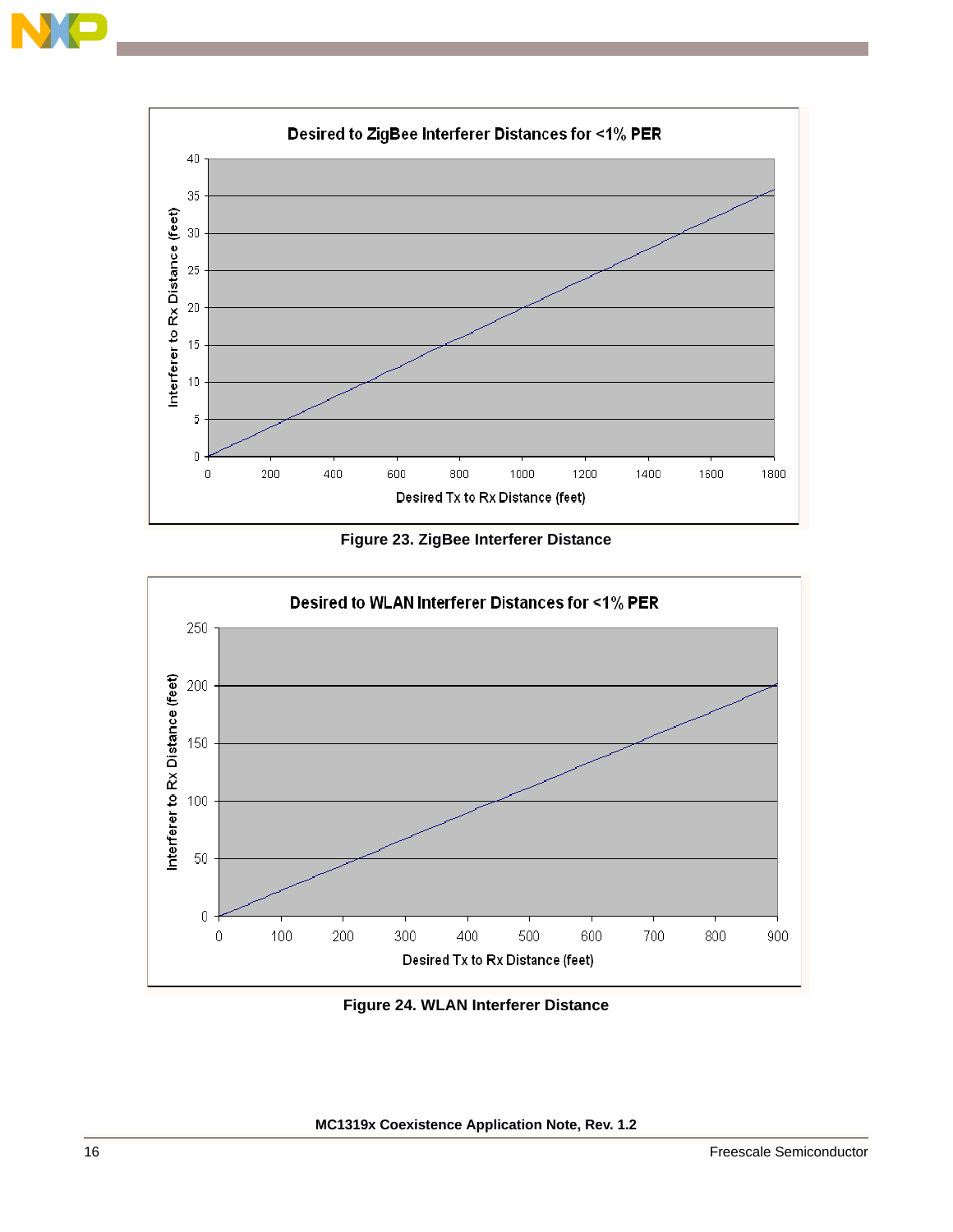

## <span id="page-16-0"></span>**3 Channel Conditions**

Channel conditions that were effectively eliminated in the conducted test as described in previous sections, are addressed here to more closely approximate actual conditions. The same test methodology described in [Section 2.1, "Test Methodology",](#page-1-1) to measure interference channel rejection was used with the following exceptions:

- Transmitter output power was not fixed to -82dBm at the receiver
- All tests were radiated
- MAC layer software was used instead of PHY layer software

The threshold criteria was based on throughput rather than PER, since MAC layer software allows for up to three retransmissions of error packets. All measurements were performed in a hallway of a commercial building with the test set-up as shown in [Figure 25.](#page-16-2)



**Figure 25. Test Conditions**

<span id="page-16-2"></span>When the transmitter was placed 50 feet from the receiver and the interferer was placed 1 foot away from the receiver, for frequencies > 25MHz from carrier, 100% of packets were received. When the interferer was placed at frequencies < 25MHz from carrier in the same scenario, the interference rejection degraded. The data for >25MHz and <25MHz offset are plotted in [Figure 26](#page-16-1). Therefore, to improve immunity to interferers, it is better to place the desired carrier more than 25MHz away from interferer.



<span id="page-16-1"></span>**Figure 26. >25MHz and <25MHz Offset Plot**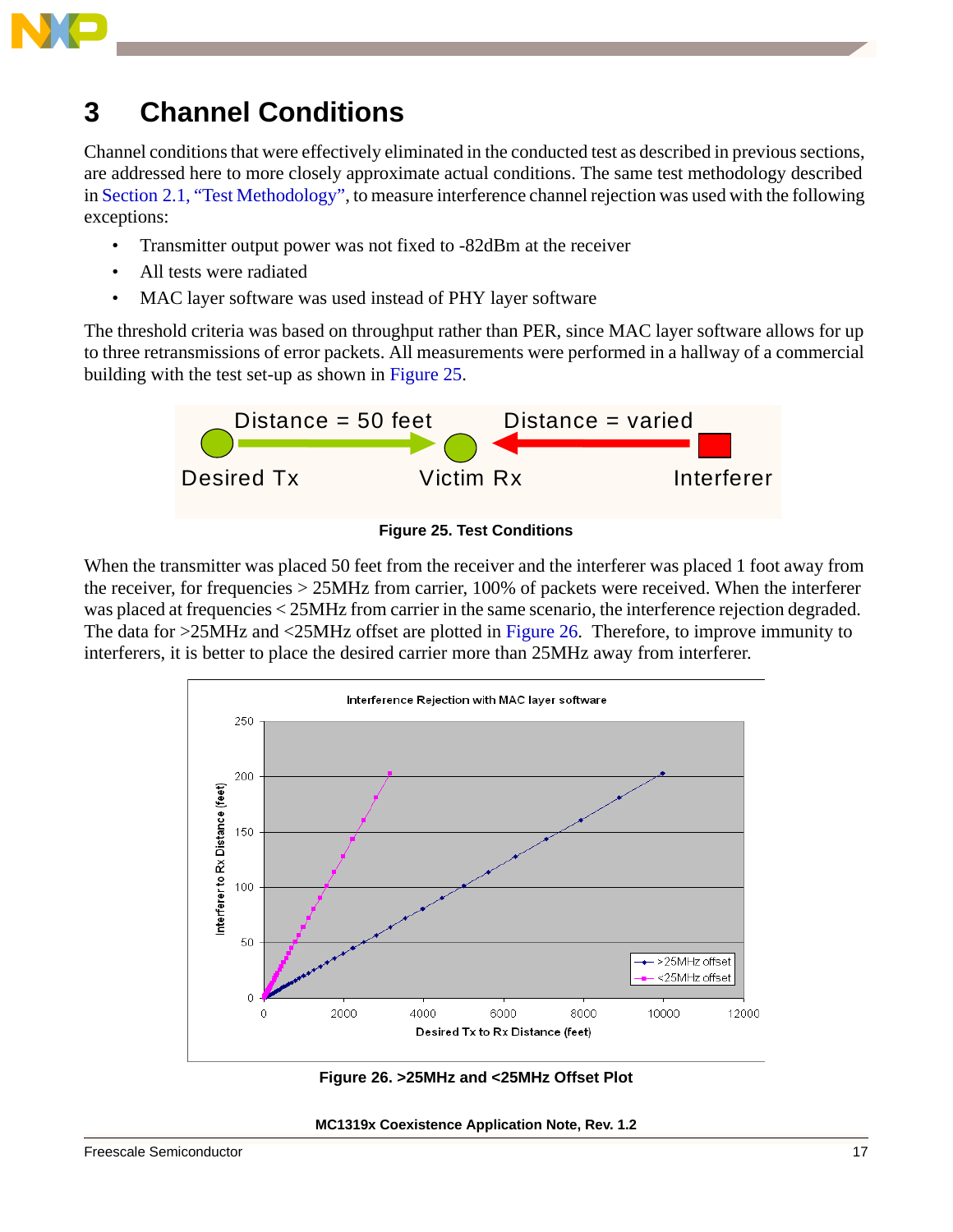

## <span id="page-17-0"></span>**4 Mitigating Strategies**

In order to reduce interference, an appropriate ZigBee channel should be selected to avoid interference. The ZigBee receiver should be placed at a sufficient distance away from the interferer or be placed closer to the intended transmitter. The 802.15.4 standard addresses coexistence issues by implementing channel alignment, channel selection, clear channel assessment, and LQI. These mitigating strategies are explained in detail in *"IEEE 802.15.4 Low-Rate Wireless Personal Area Networks: Enabling Wireless Sensor Networks (April 2003)"* [[2\]](#page-17-2) These same mitigating strategies are summarized in the following list:

1. Channel alignment:

The upper layers of the software stack perform dynamic channel selection, either at network initialization or in response to channel impairment.

2. Channel selection:

The PAN coordinator scans all channels to identify and join a suitable PAN, rather than create a second PAN. This minimizes number of PANS existing in a band, reducing potential interference to other services. If interference appears on the channel, the upper layers of the PAN coordinator execute a dynamic channel selection algorithm to select a new channel.

- 3. Clear Channel Assessment (CCA): If the channel is occupied by any device, regardless of the communication protocol, CCA allows for transmission back-off.
- 4. Link Quality Indicator (LQI): LQI can be used to detect channel impairment on a packet-by-packet basis, providing "real time" information to the upper layers of the channel condition.

## **References**

- <span id="page-17-1"></span>1. Howitt, I. and Gutierrez, J.A. *Wireless Communication and Networking*, Volume 3, March 2003, *"IEEE 802.15.4 Low Rate - Wireless Personal Are Network Coexistence Issues"*
- <span id="page-17-2"></span>2. Gutierrez, J.A., Callaway, E.H. Barrett, R. *Standards Information Network IEEE Press*, N.Y., 2003, *IEEE 802.15.4 Low-Rate Wireless Personal Are Networks: Enabling Wireless Sensor Networks*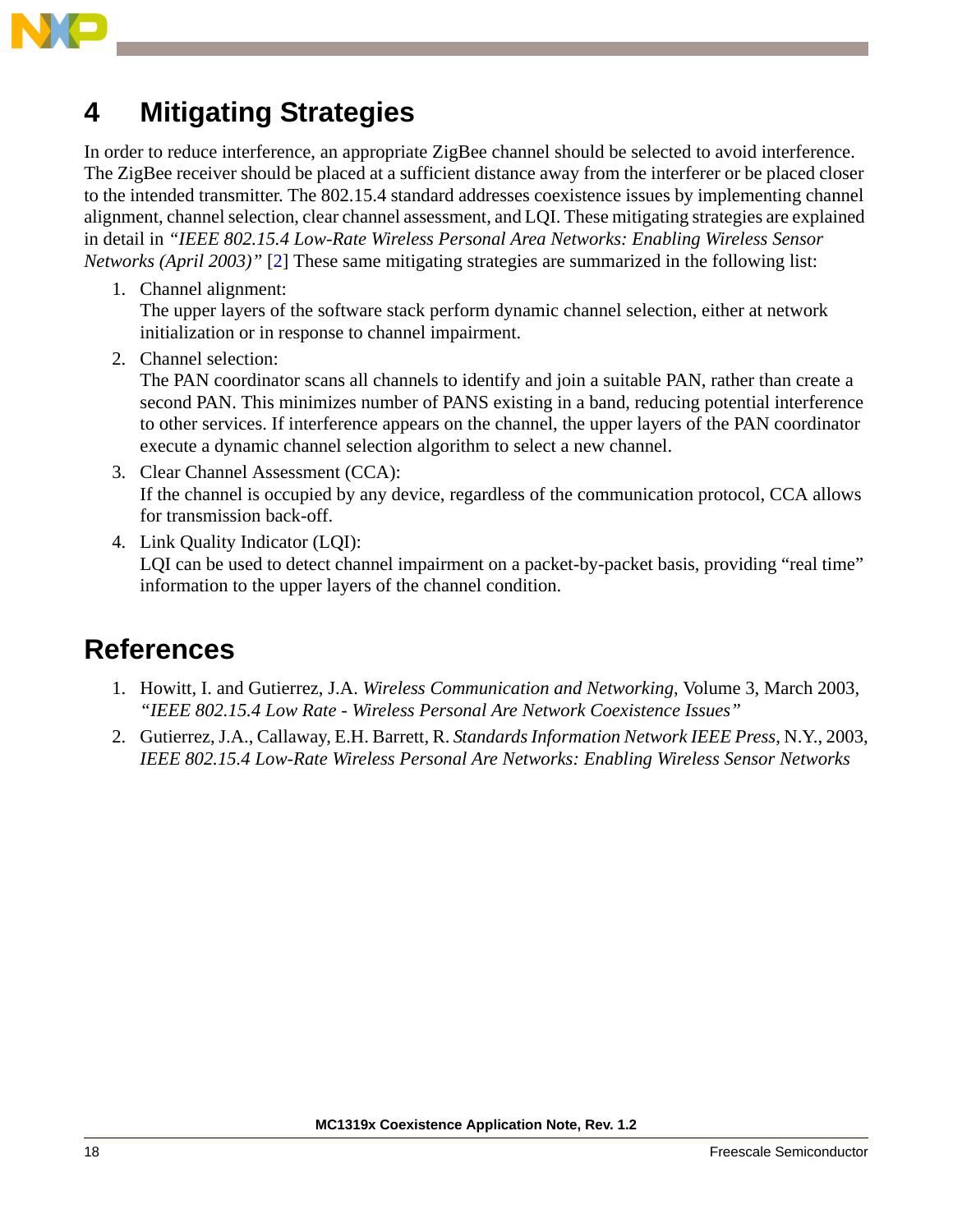

**NOTES**